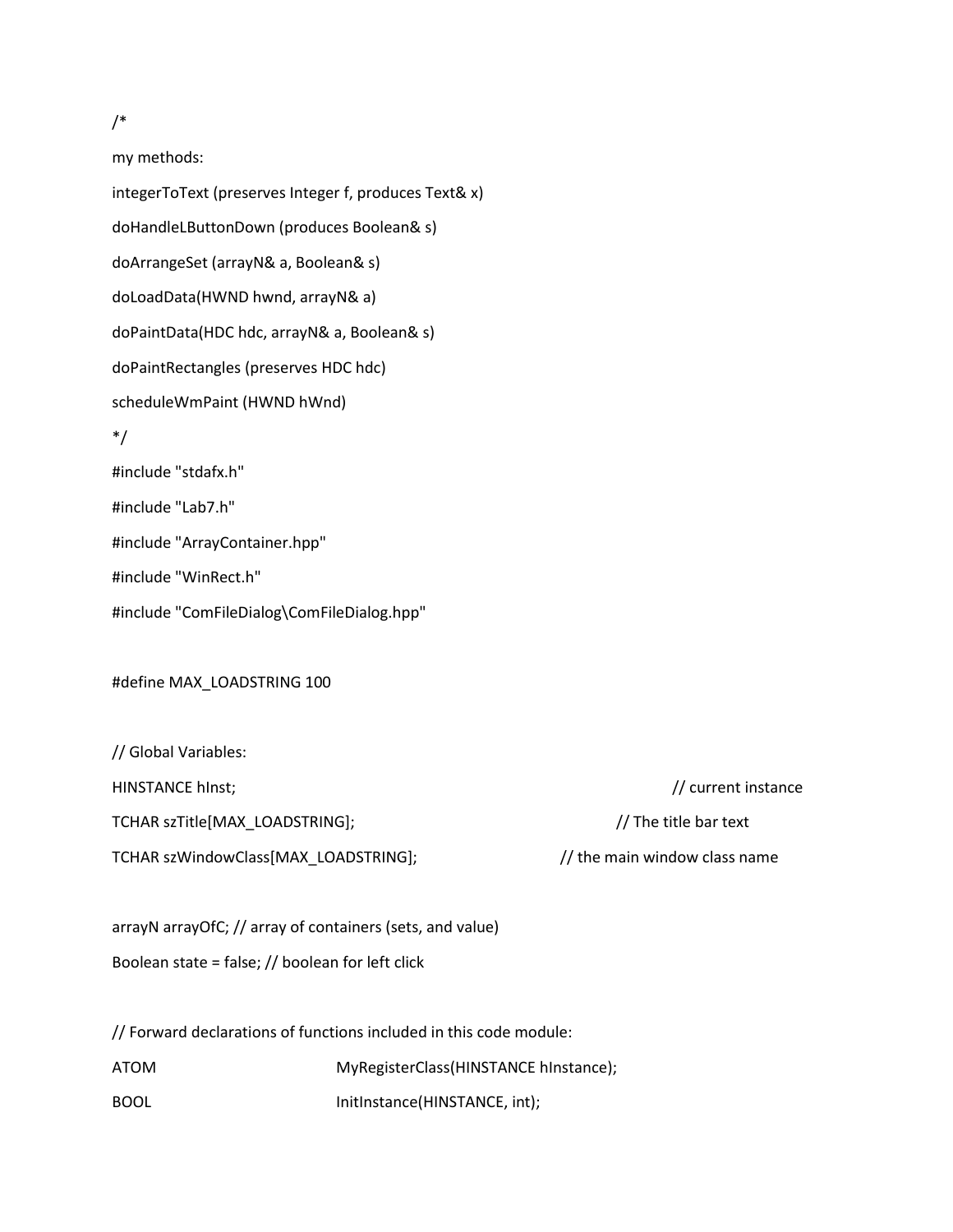LRESULT CALLBACK WndProc(HWND, UINT, WPARAM, LPARAM);

INT\_PTR CALLBACK About(HWND, UINT, WPARAM, LPARAM);

int APIENTRY \_tWinMain(\_In\_ HINSTANCE hInstance,

\_In\_opt\_ HINSTANCE hPrevInstance,

\_In\_ LPTSTR lpCmdLine,

\_In\_ int nCmdShow)

# {

UNREFERENCED\_PARAMETER(hPrevInstance);

UNREFERENCED\_PARAMETER(lpCmdLine);

// TODO: Place code here.

MSG msg;

HACCEL hAccelTable;

// Initialize global strings

LoadString(hInstance, IDS\_APP\_TITLE, szTitle, MAX\_LOADSTRING);

LoadString(hInstance, IDC\_LAB7, szWindowClass, MAX\_LOADSTRING);

MyRegisterClass(hInstance);

// Perform application initialization:

if (!InitInstance (hInstance, nCmdShow))

### {

return FALSE;

```
}
```
hAccelTable = LoadAccelerators(hInstance, MAKEINTRESOURCE(IDC\_LAB7));

// Main message loop: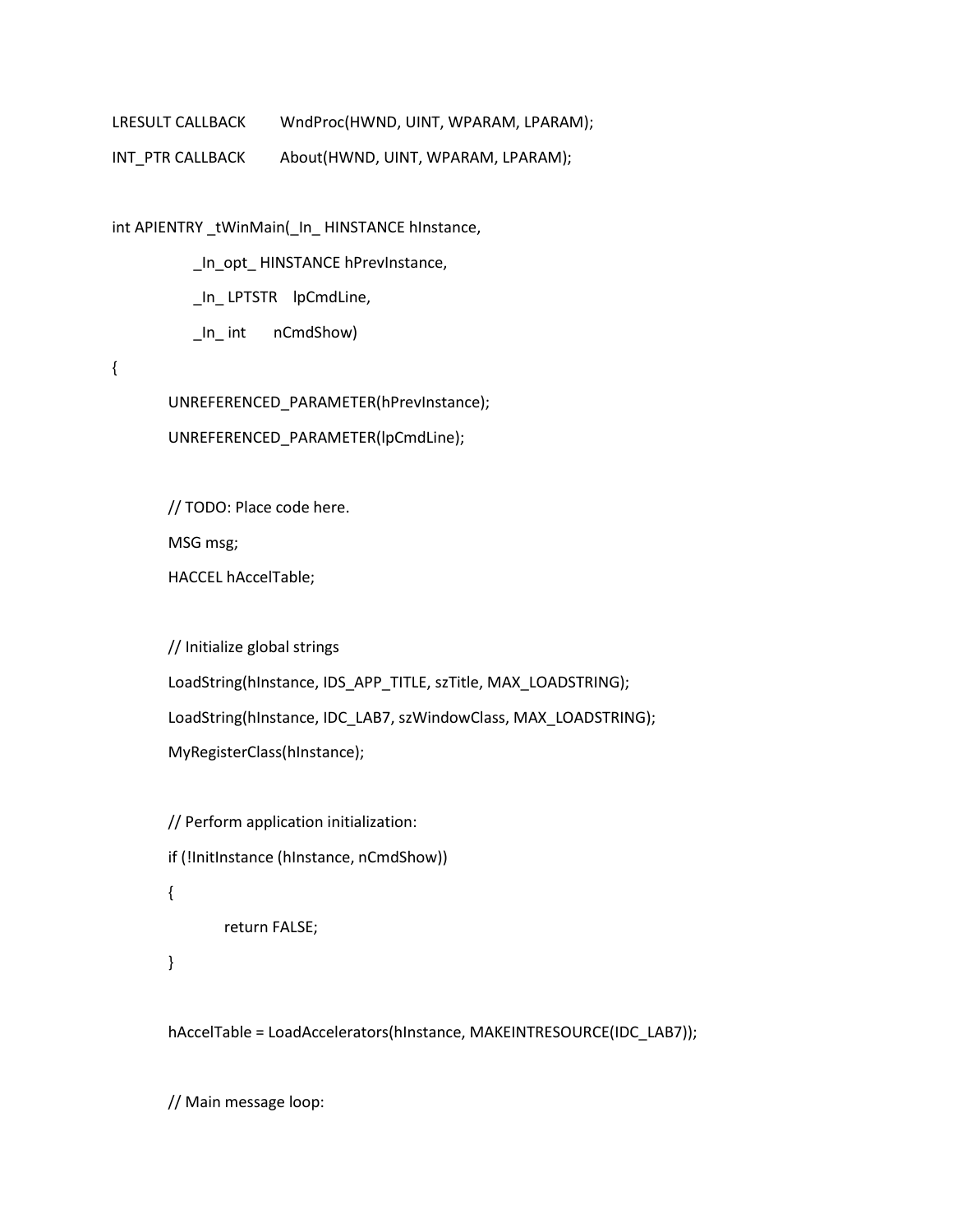```
while (GetMessage(&msg, NULL, 0, 0))
      {
             if (!TranslateAccelerator(msg.hwnd, hAccelTable, &msg))
             {
                    TranslateMessage(&msg);
                    DispatchMessage(&msg);
             }
      }
      return (int) msg.wParam;
}
//
// FUNCTION: MyRegisterClass()
//
// PURPOSE: Registers the window class.
//
ATOM MyRegisterClass(HINSTANCE hInstance)
{
      WNDCLASSEX wcex;
      wcex.cbSize = sizeof(WNDCLASSEX);
      wcex.style = CS_HREDRAW | CS_VREDRAW;wcex.lpfnWndProc = WndProc;
      wcex.cbClsExtra = 0;wcex.cbWndExtra = 0;
```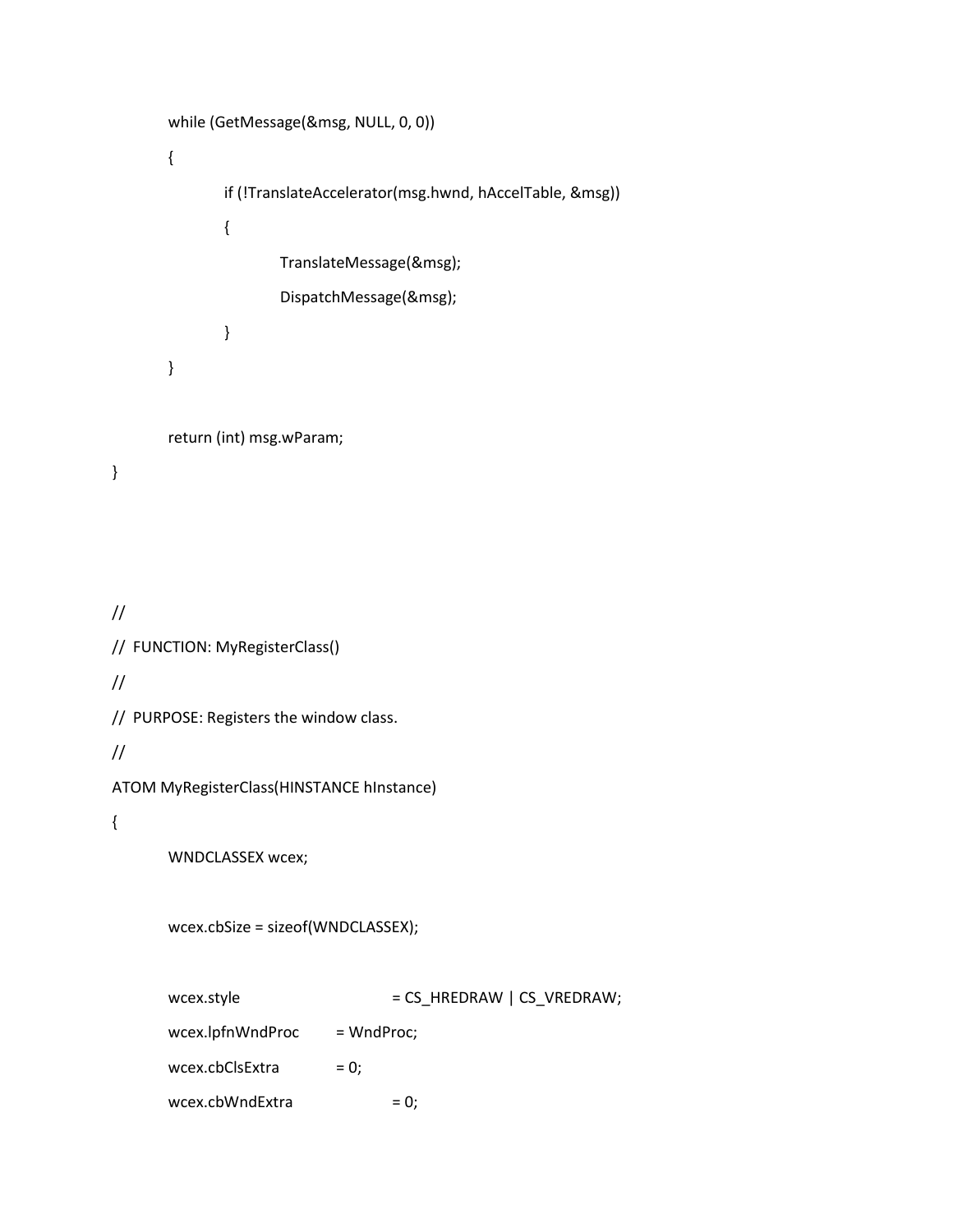```
wcex.hInstance = hInstance;
       wcex.hicon = Loadicon(hinstance, MAKEINTRESOURCE(IDI_LAB7));
       wcex.hCursor = LoadCursor(NULL, IDC_ARROW);
       wcex.hbrBackground = (HBRUSH)(COLOR_WINDOW+1);
       wcex.lpszMenuName = MAKEINTRESOURCE(IDC_LAB7);
       wcex.lpszClassName = szWindowClass;
       wcex.hiconSm = LoadIcon(wcex.hinstance, MAKEINTRESOURCE(IDI_SMALL));
       return RegisterClassEx(&wcex);
//
// FUNCTION: InitInstance(HINSTANCE, int)
//
// PURPOSE: Saves instance handle and creates main window
//
// COMMENTS:
//
// In this function, we save the instance handle in a global variable and
// create and display the main program window.
//
BOOL InitInstance(HINSTANCE hInstance, int nCmdShow)
  HWND hWnd;
 hInst = hInstance; // Store instance handle in our global variable
  hWnd = CreateWindow(szWindowClass, szTitle, WS_OVERLAPPEDWINDOW,
```
}

{

CW\_USEDEFAULT, 0, CW\_USEDEFAULT, 0, NULL, NULL, hInstance, NULL);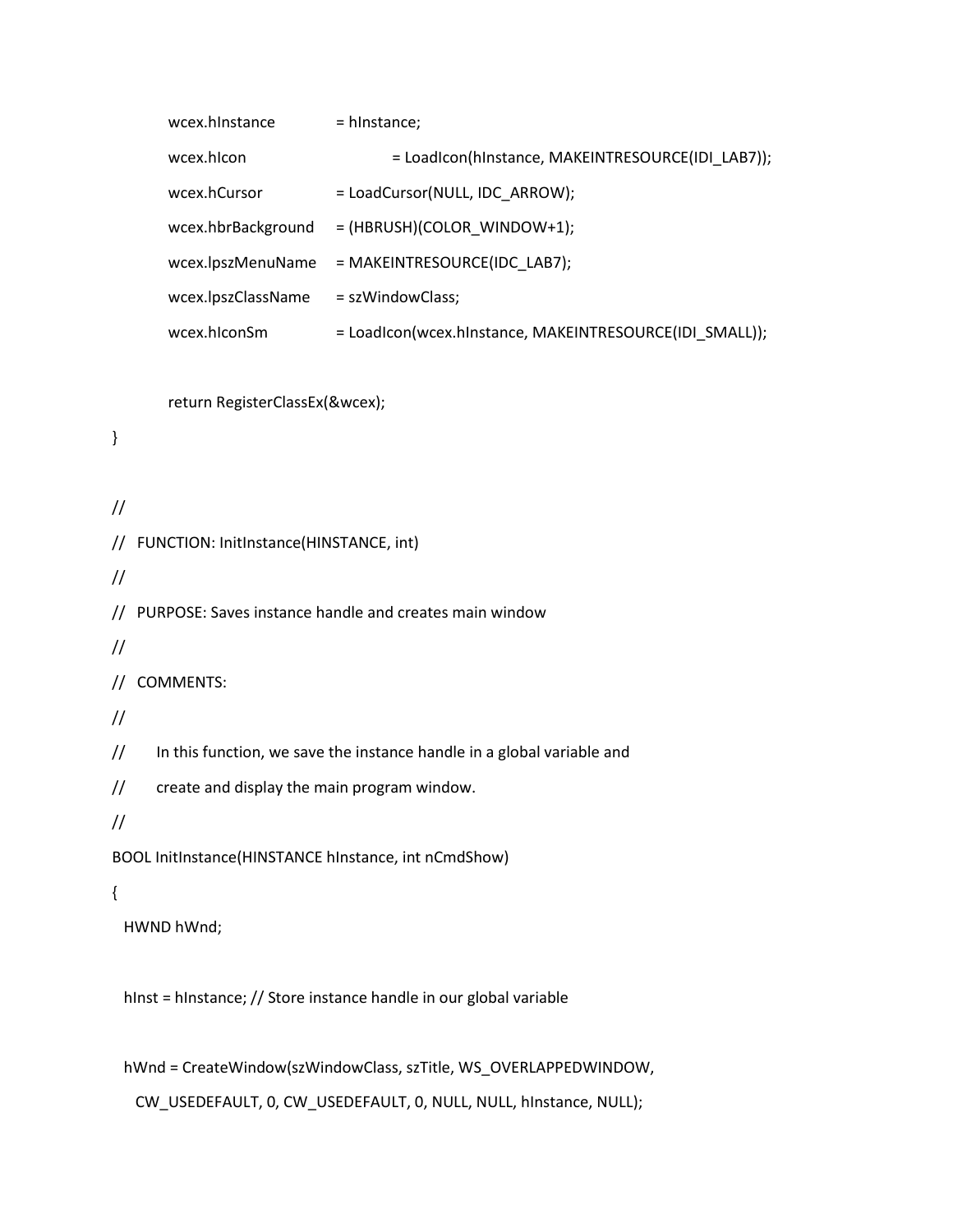```
 if (!hWnd)
 {
  return FALSE;
 }
```
 ShowWindow(hWnd, nCmdShow); UpdateWindow(hWnd);

return TRUE;

}

| /////////////                                                                                                                                                                                                                                                                                                                                                                                |  |  |  |  |  |  |  |  |  |  |  |  |  |  |
|----------------------------------------------------------------------------------------------------------------------------------------------------------------------------------------------------------------------------------------------------------------------------------------------------------------------------------------------------------------------------------------------|--|--|--|--|--|--|--|--|--|--|--|--|--|--|
| $\left  \frac{1}{1} \frac{1}{1} \frac{1}{1} \frac{1}{1} \frac{1}{1} \frac{1}{1} \frac{1}{1} \frac{1}{1} \frac{1}{1} \frac{1}{1} \frac{1}{1} \frac{1}{1} \frac{1}{1} \frac{1}{1} \frac{1}{1} \frac{1}{1} \frac{1}{1} \frac{1}{1} \frac{1}{1} \frac{1}{1} \frac{1}{1} \frac{1}{1} \frac{1}{1} \frac{1}{1} \frac{1}{1} \frac{1}{1} \frac{1}{1} \frac{1}{1} \frac{1}{1} \frac{1}{1} \frac{1}{1}$ |  |  |  |  |  |  |  |  |  |  |  |  |  |  |
| /////////////                                                                                                                                                                                                                                                                                                                                                                                |  |  |  |  |  |  |  |  |  |  |  |  |  |  |
| /////////////                                                                                                                                                                                                                                                                                                                                                                                |  |  |  |  |  |  |  |  |  |  |  |  |  |  |

void integerToText (preserves Integer f, produces Text& x) {

```
 const int bufferSize = 25;
```
char cString[bufferSize];

 sprintf\_s (cString, bufferSize, "%d", (int)f); x = cString;

```
}
```
void doHandleRButtonDown (produces Boolean& s){

 $if(s == false)$ { s = true;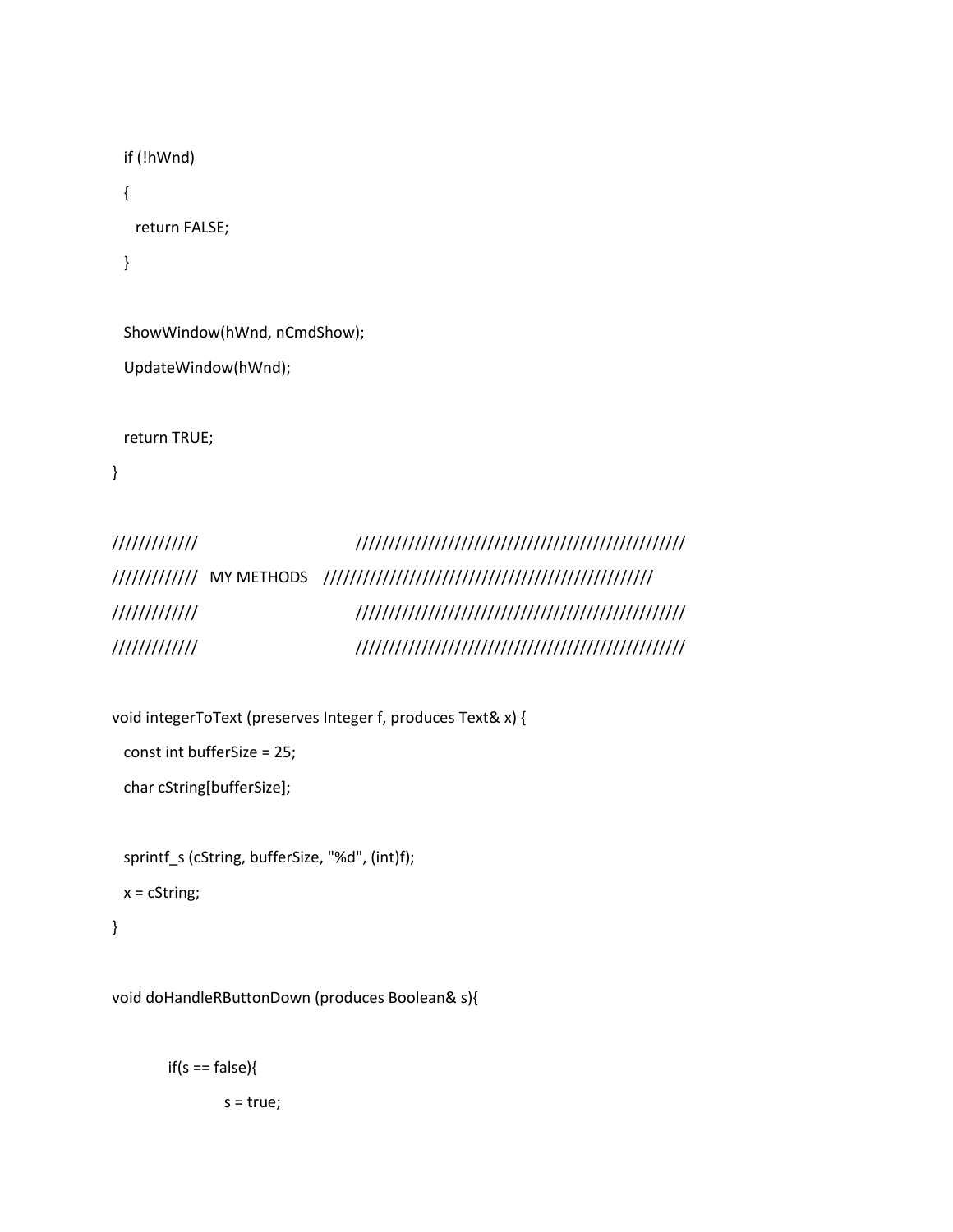```
}else{
                 s = false;
        }
}
```

```
void doArrangeSet (arrayN& a, Boolean& s){
        if(s){
                 Integer x,y,j,t1, t2, t3;
                 for (int i = 0; i < 81; i++){
                         if(a[i].value == 0)x = i % 9;
                                  y = 9*(i / 9);j = x;while(j < 81){
                                          if(a[i].set.contains(a[j].value)){
                                                   a[i].set.remove(a[j].value, t1);
                                          }
                                          j = j + 9;}
                                 j = y;t1 = j + 9;while(j < t1){
                                          if(a[i].set.contains(a[j].value)){
                                                   a[i].set.remove(a[j].value, t2);
                                          }
                                          j++;
                                 }
                                  x = x % 3;y = y / 9;
```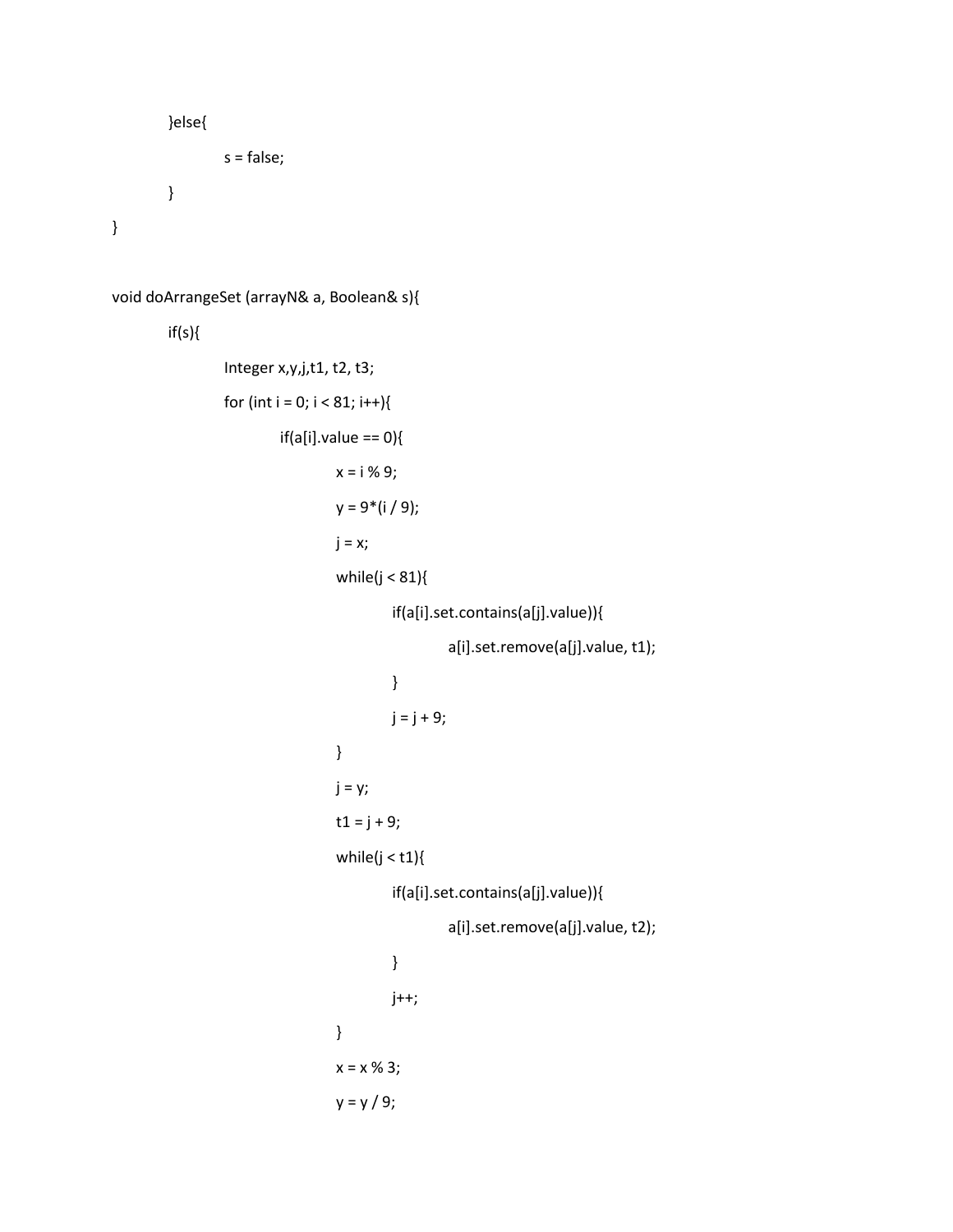```
y = y \% 3;j = (i - x);j = j - (y * 9);for (int co = 0; co < 9; co++){
                                            if(co % 3 = = 0 && co ! = 0){
                                                     j = j + 6;}
                                            if(a[i].set.contains(a[j].value)){
                                                     a[i].set.remove(a[j].value, t3);
                                            }
                                            j++;
                                   }
                          }
                 }
        }
}
```
void doLoadData(HWND hwnd, arrayN& a){

Boolean successful;

Integer k;

Text fileToRead, fullPath;

File input;

CommonFileDialog fileDialog;

fileDialog.getOpenFilename (hwnd, fileToRead, fullPath, successful);

if (!successful) {

MessageBox (NULL, "File not found", "Error: Open File", MB\_OK);

}else{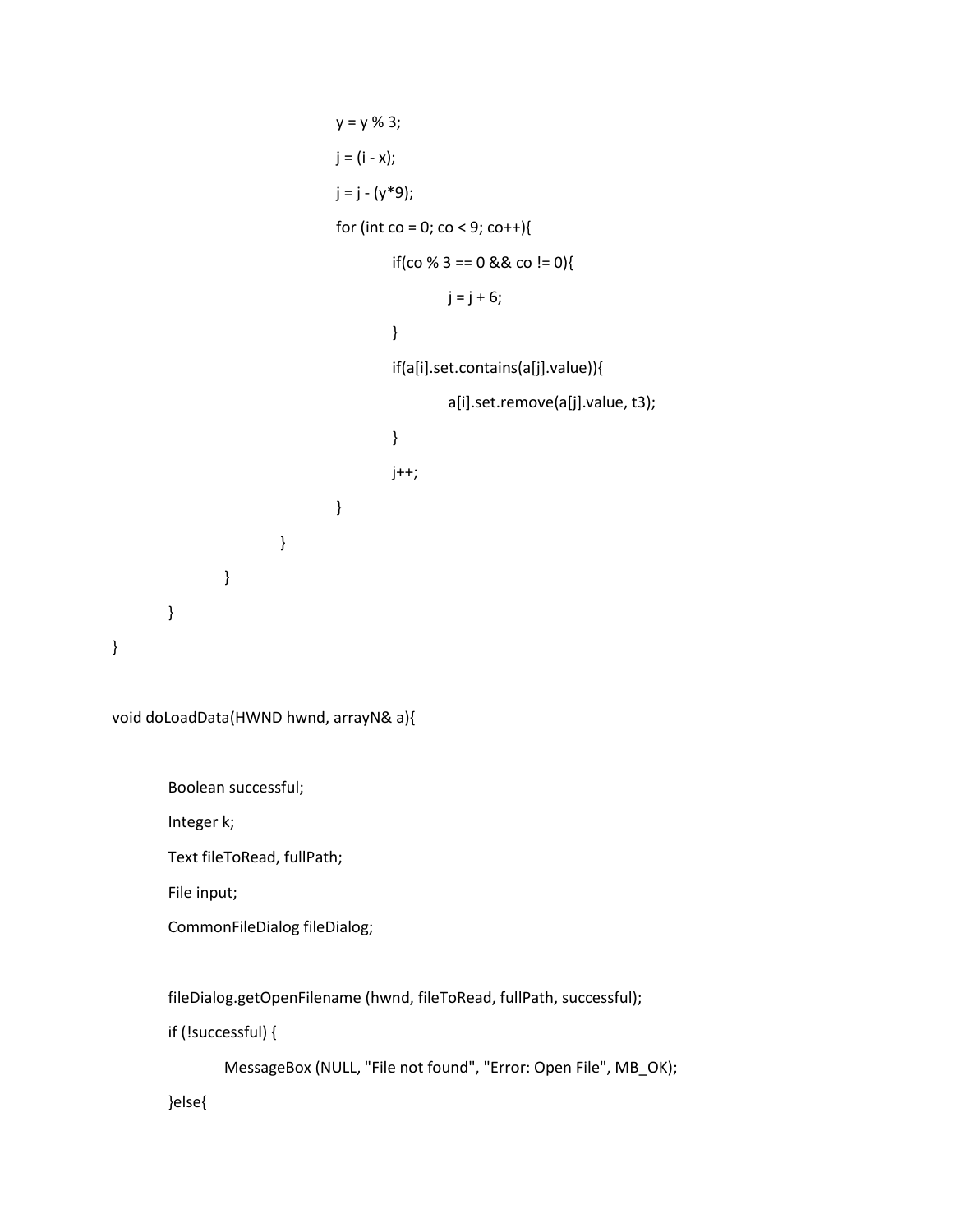```
input.openFile (fileToRead, File::openForRead, successful);
                 for (int i = 0; i < 81; i++) {
                          input.read(a[i].value, successful);
                          a[i].set.clear();
                          if(a[i].value == 0)for(int j = 1; j < 10; j++){
                                           k = j;a[i].set.add(k);
                                  }
                          }
                 }
                 input.closeFile (successful);
        }
}
```
void doPaintData(HDC hdc, arrayN& a, Boolean& s){

```
Integer x, y, x2, y2, count, t, size;
Text k;
x = 70;y = 68;for (int i = 0; i < 81; i++){
        count++;
        size = a[i].set.size();
        if(a[i].value != 0)integerToText(a[i].value, k);
                 TextOut (hdc, x, y, k, k.size());
        }else if(s){
                 numContainer temp;
```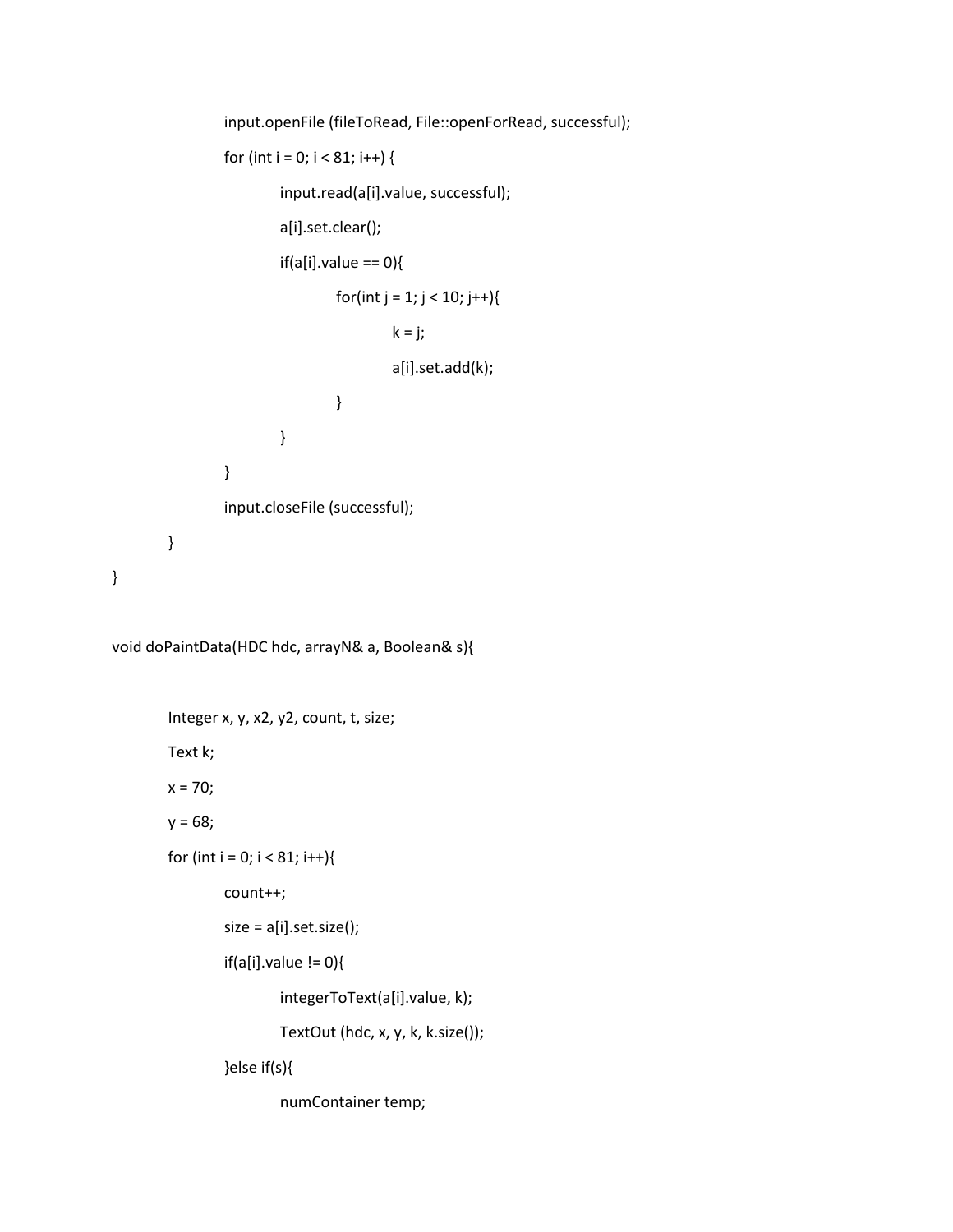```
TextOut (hdc, x2 = x-16, y2 = y-16, "{", 1);
        x2 = x2 + 1;for (int j = 0; j < size; j++){
                if(j % 3 == 0 && j != 0){
                         x2 = x-15;y2 = y2 + 15;}
                 a[i].set.removeAny(t);
                 if(t != 0){
                         integerToText(t, k);
                         TextOut (hdc, x2 = x2 + 4, y2, k, 1);
                         temp.add(t);
                         if (j < (size-1)) {
                                  TextOut (hdc, x2 = x2 + 7, y2, ",", 1);
                         }
                }
        } // end for
        TextOut (hdc, x2 + 8, y2, "}", 1);
        a[i].set.transferFrom(temp);
}
x = x + 50;if(count % 9 == 0){
        x = 70;y = y + 50;}
```
}

}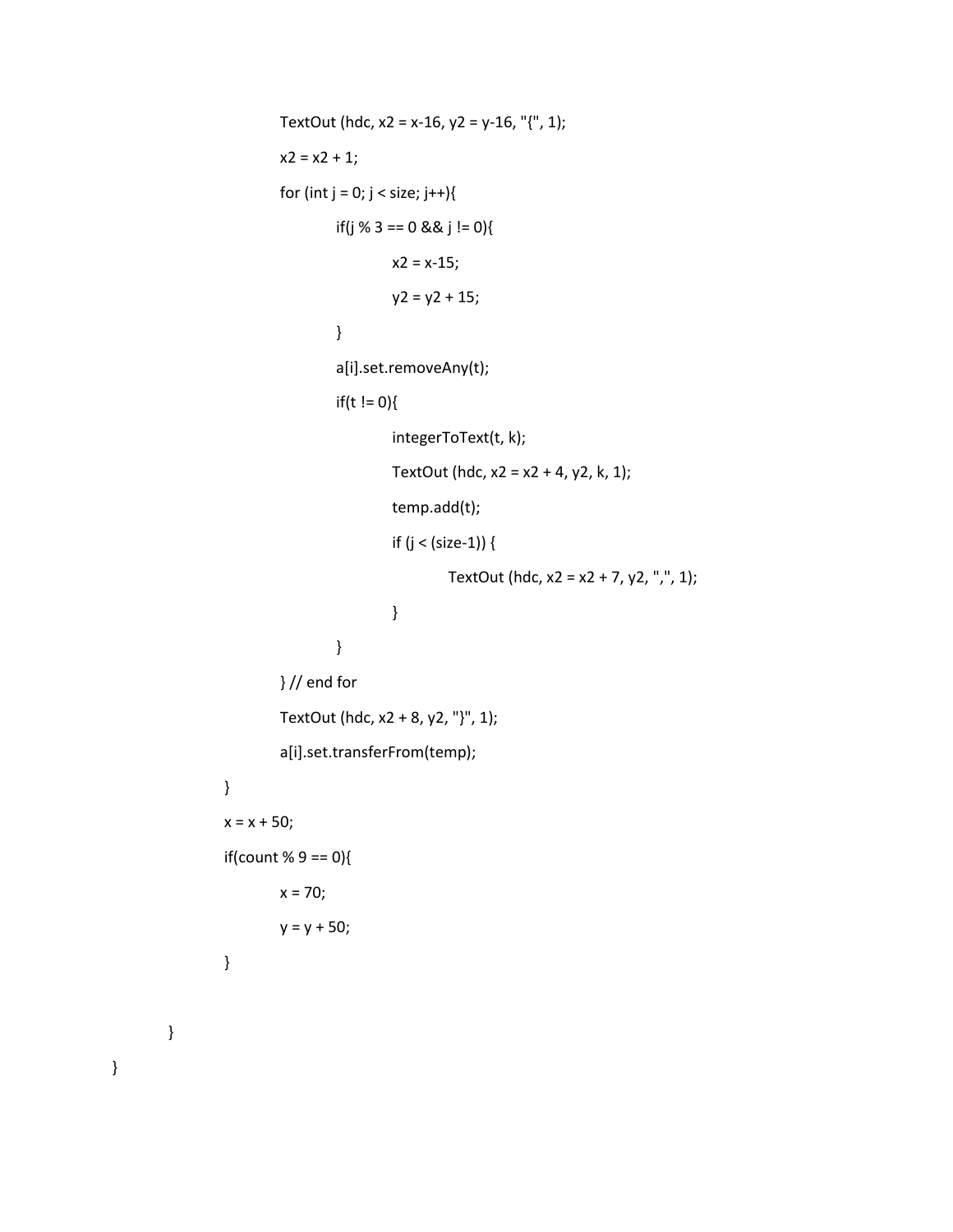#### RECT r;

```
Integer l = 50,t = 50,ri = 100,b = 100,count;
```

```
// I, t = top left point rect. ri, b = bottom left point rect.
```

```
for (int i = 0; i < 81; i++){
```
count++;

if(count % 9 = = 1 || i = = 0){

SetRect (&r, l, t, ri, b);

Rectangle (hdc, r.left, r.top, r.right, r.bottom);

### }else{

```
SetRect (&r, (1 = 1 + 50), t, (ri = ri + 50), b);
```
Rectangle (hdc, r.left, r.top, r.right, r.bottom);

## }

```
if(count % 9 == 0){
```

```
l = l - 400;ri = ri - 400;
t = t + 50;b = b + 50;
```
}

}

MoveToEx (hdc, 198, 50, NULL); LineTo (hdc, 198, 500); MoveToEx (hdc, 201, 50, NULL); LineTo (hdc, 201, 500); MoveToEx (hdc, 348, 50, NULL); LineTo (hdc, 348, 500); MoveToEx (hdc, 351, 50, NULL); LineTo (hdc, 351, 500);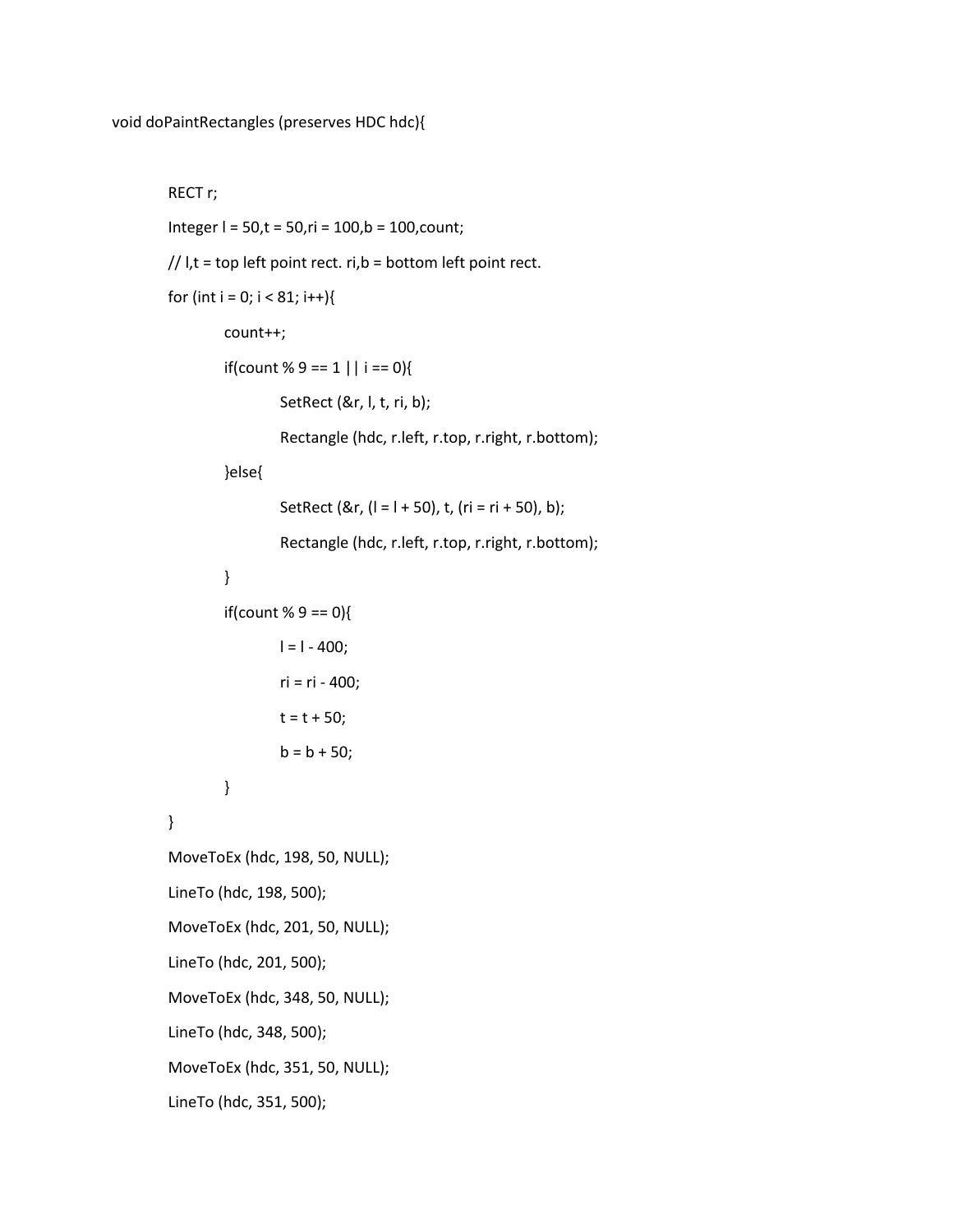MoveToEx (hdc, 50, 198, NULL); LineTo (hdc, 500, 198); MoveToEx (hdc, 50, 201, NULL); LineTo (hdc, 500, 201); MoveToEx (hdc, 50, 348, NULL); LineTo (hdc, 500, 348); MoveToEx (hdc, 50, 351, NULL); LineTo (hdc, 500, 351);

} // doPaintRectangle

```
void scheduleWmPaint (HWND hWnd){
       RECT clientRect;
       GetClientRect(hWnd, &clientRect);
       InvalidateRect(hWnd, &clientRect, true);
```
}

```
///////////// ////////////////////////////////////////////////////
///////////// END OF ////////////////////////////////////////////////////
///////////// MY METHODS ////////////////////////////////////////////////////
///////////// ////////////////////////////////////////////////////
```
//

// FUNCTION: WndProc(HWND, UINT, WPARAM, LPARAM)

//

// PURPOSE: Processes messages for the main window.

//

// WM\_COMMAND - process the application menu

// WM\_PAINT - Paint the main window

// WM\_DESTROY - post a quit message and return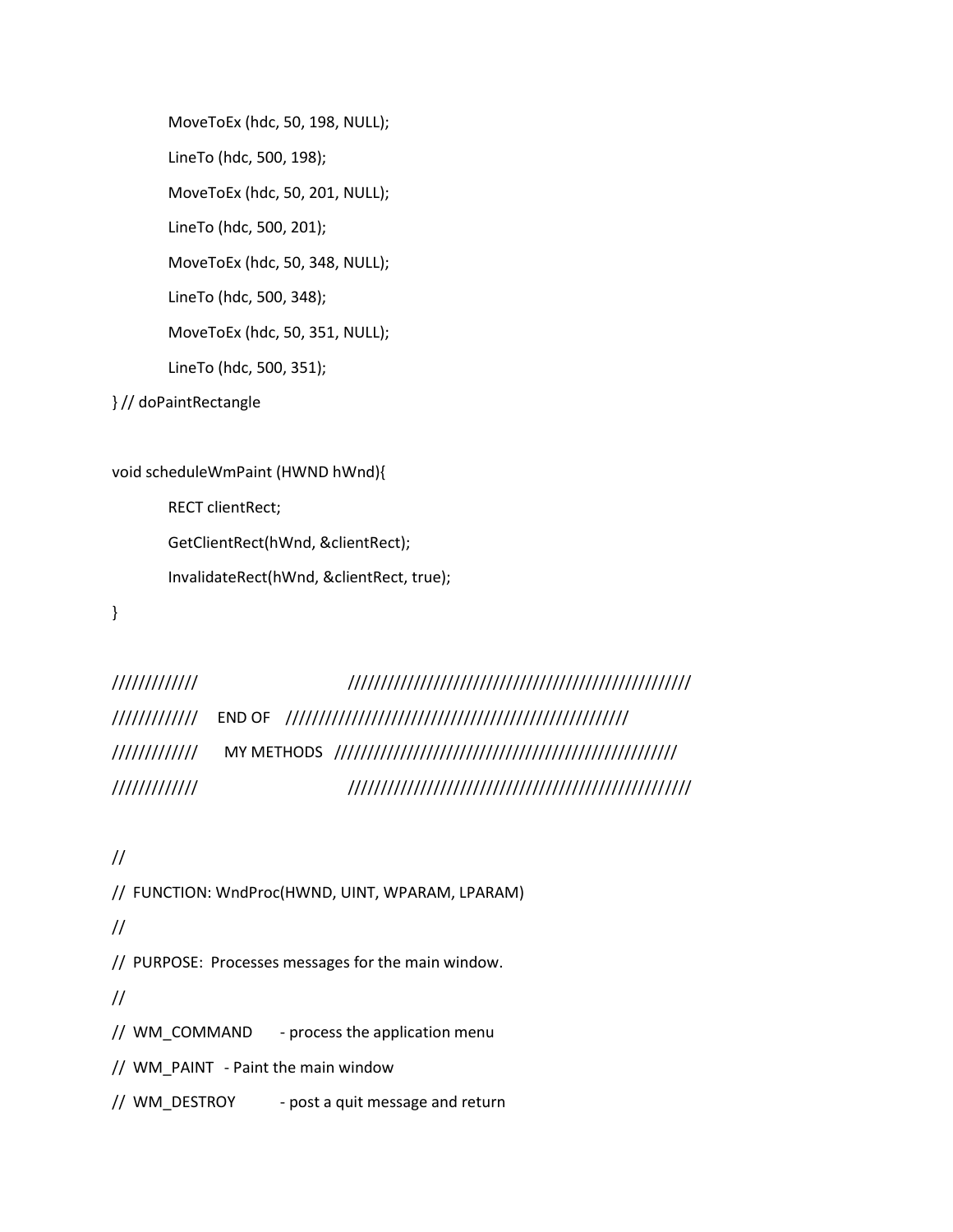//

//

LRESULT CALLBACK WndProc(HWND hWnd, UINT message, WPARAM wParam, LPARAM lParam)

{

int wmId, wmEvent; PAINTSTRUCT ps; HDC hdc;

switch (message)

{

case WM\_COMMAND:

wmId = LOWORD(wParam);

wmEvent = HIWORD(wParam);

// Parse the menu selections:

switch (wmId)

## {

case ID\_FILE\_OPEN:

doLoadData(hWnd, arrayOfC);

scheduleWmPaint(hWnd);

break;

case IDM\_ABOUT:

DialogBox(hInst, MAKEINTRESOURCE(IDD\_ABOUTBOX), hWnd, About);

break;

case IDM\_EXIT:

DestroyWindow(hWnd);

break;

default:

return DefWindowProc(hWnd, message, wParam, lParam);

}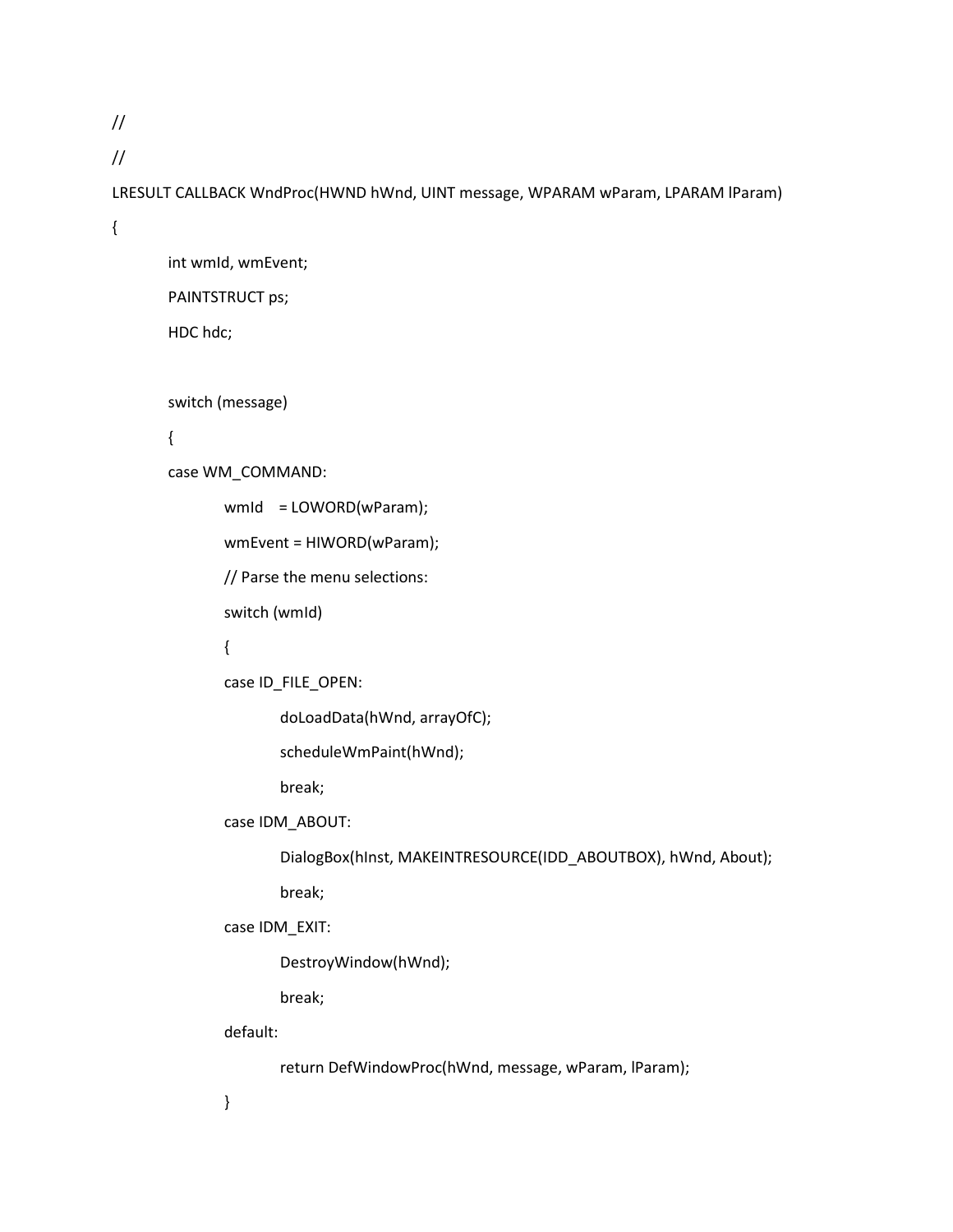break;

case WM\_PAINT:

hdc = BeginPaint(hWnd, &ps);

doPaintRectangles(hdc);

doArrangeSet(arrayOfC, state);

doPaintData(hdc, arrayOfC, state);

EndPaint(hWnd, &ps);

break;

case WM\_RBUTTONDOWN:

doHandleRButtonDown(state);

scheduleWmPaint(hWnd);

break;

case WM\_DESTROY:

PostQuitMessage(0);

break;

default:

return DefWindowProc(hWnd, message, wParam, lParam);

}

return 0;

}

// Message handler for about box.

INT\_PTR CALLBACK About(HWND hDlg, UINT message, WPARAM wParam, LPARAM lParam)

{

UNREFERENCED\_PARAMETER(lParam);

switch (message)

{

case WM\_INITDIALOG:

return (INT\_PTR)TRUE;